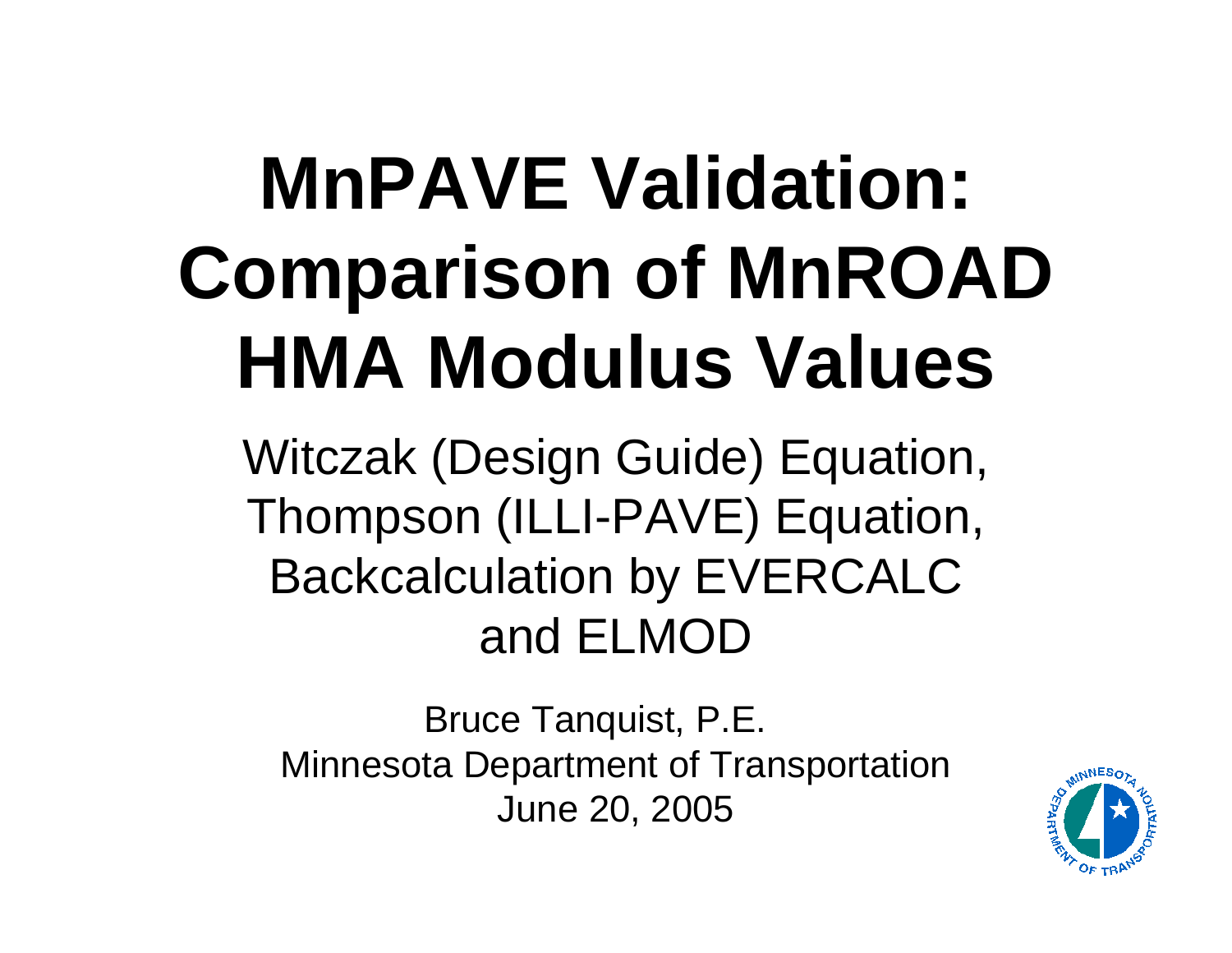## Witczak Equation

$$
log E = a_0 + a_1 p_{200} + a_2 (p_{200})^2 + a_3 p_4 + a_4 V_a + a_5 \frac{V_{\text{bef}}}{V_{\text{bef}}} + V_a
$$
  
+ 
$$
\frac{a_6 + a_7 p_4 + a_8 p_{3/8} + a_9 (p_{3/8})^2 + a_{10} p_{3/4}}{1 + e^{(a_{11} + a_{12} \log f + a_{13} 2 \log \eta)}}
$$

Where:

*E* = 10-5 x Dynamic Modulus (psi)  $\eta = 10^{-8}$  x Dynamic Viscosity (cP)  $P_b^{}$  = binder content (% by wt. of mix) *Va* = Air voids (% by volume)  $P^{}_{ba}$  = Absorption (% by wt. of  $\,$  aggregate) $\,\rho_{4}$  = Cumulative % retained on No. 4 sieve  $G_b$  = specific gravity of binder  $G_{\mathrm{s}b}$  = Bulk specific gravity of aggregate *f* = Load frequency (Hz)  $V_{\mathit{bef}}$ = Effective binder content (% by vol.)  $\rho_{\scriptscriptstyle 3\!/\!4}^{}$  = Cumulative % retained on 3/4" sieve  $\rho_{\scriptscriptstyle 3/8}^{}$  = Cumulative % retained on 3/8" sieve  $\rho_{200}^{}$  = Percent passing No. 200 sieve $_2$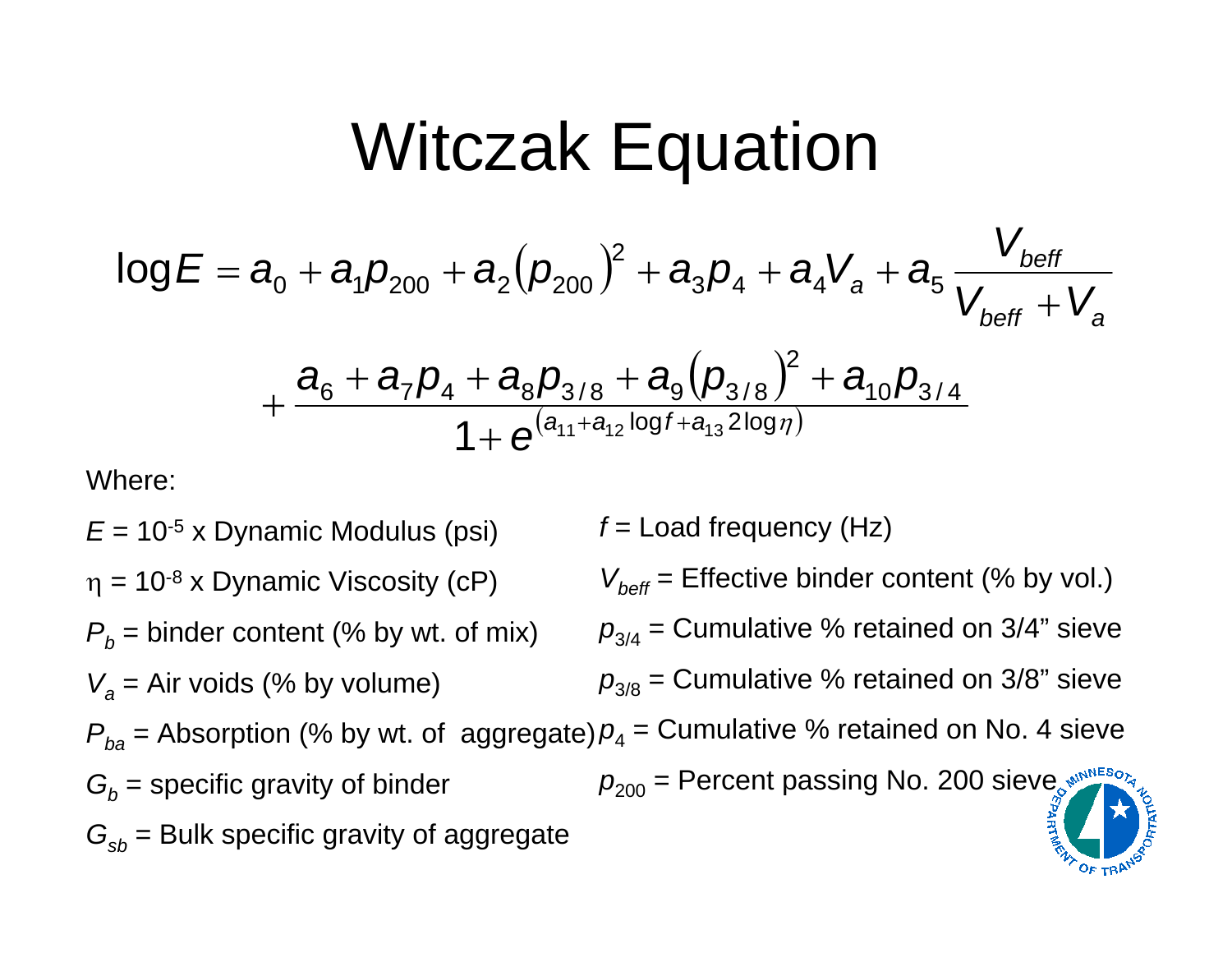#### Thompson (ILLI-PAVE) Equation ⎟  $\overline{\phantom{a}}$  $\int$ ⎞ ⎜  $\overline{\phantom{a}}$  $\setminus$  $\int$  $|$  $\overline{\phantom{a}}$  $\int$ ⎞  $\begin{array}{c} \hline \rule{0pt}{2.5ex} \\[-2pt] \rule{0pt}{2.5ex} \end{array}$ ⎜  $\setminus$  $\Big($ = *AC* $AC$   $A$   $C$   $A$   $C$   $A$   $D_0$   $T$   $D_0$   $T$   $T$ *AREA D AREA* $\log_{10} E_{AC} = 1.48 - 1.76 \log_{10} \frac{24.64}{\pi} + 0.26$ 0 $10 \text{ } \nu_{AC}$  - 1.10 1.10105 $10$

Where: 
$$
AREA = 6\left(1 + \frac{2D_1}{D_0} + \frac{2D_2}{D_0} + \frac{D_3}{D_0}\right)
$$

 $E^{}_{{\rm AC}}$  = Modulus of the HMA layer (ksi)  $T_{AC}$  = Temperature of the HMA layer (°F)  $D_{\rm 0}$  = Deflection at center of load (mils) *D*1 = Deflection at 12 in. (305 mm) from center of load *D*2 = Deflection at 24 in. (610 mm) from center of load  $D^{}_{3}$  = Deflection at 36 in. (914 mm) from center of load

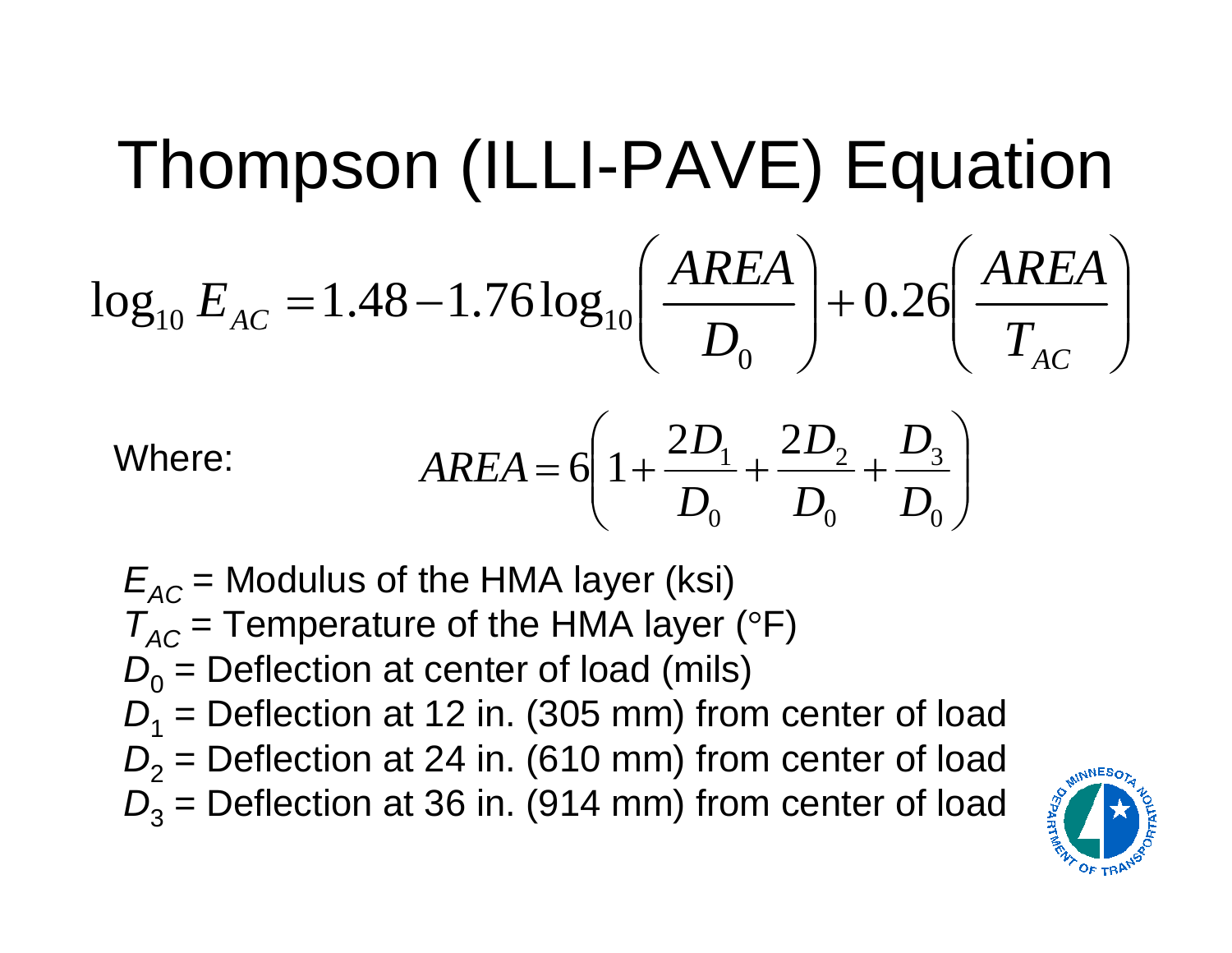#### **2000 Cell 33 Modulus Comparison**

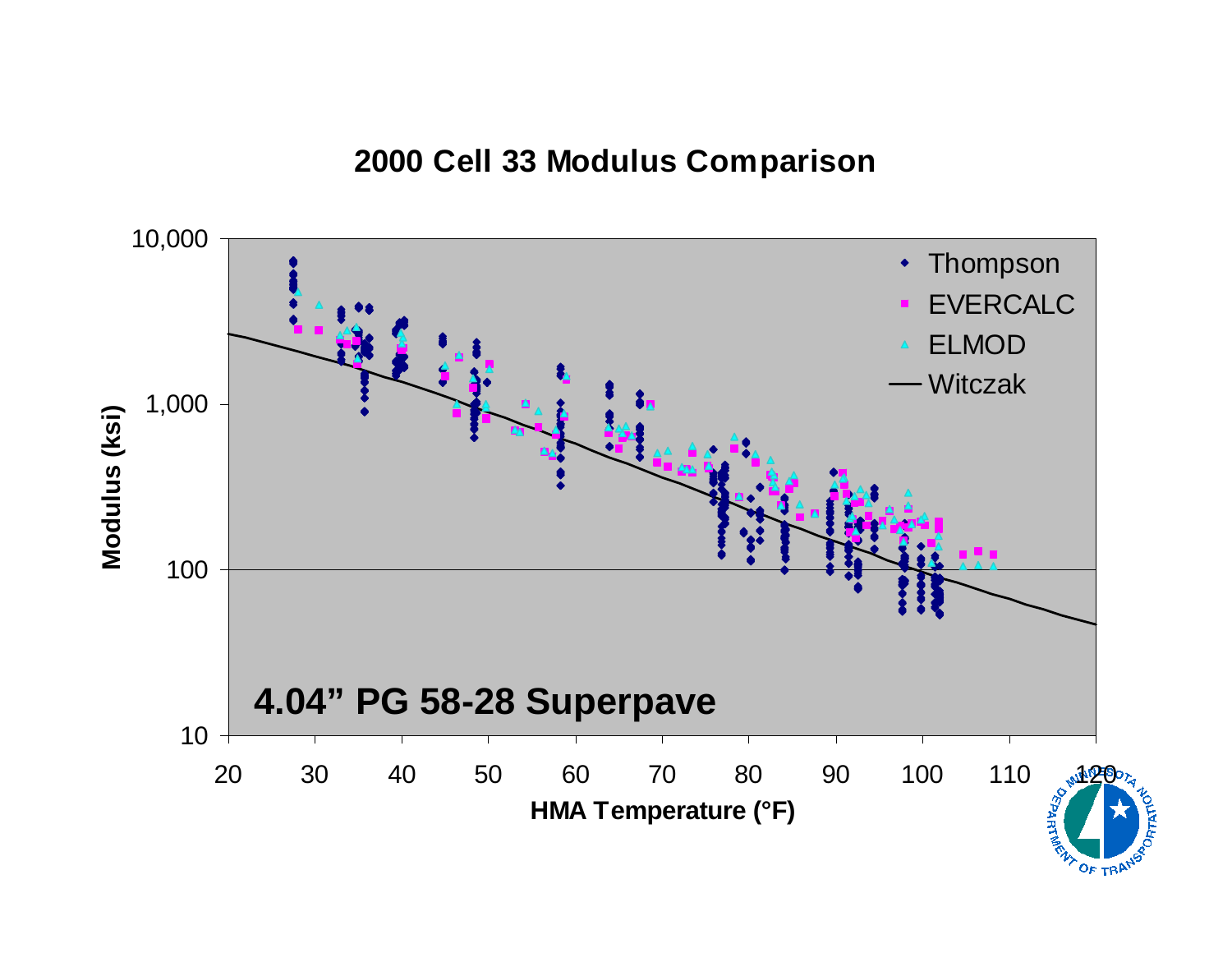#### **2000 Cell 34 Modulus Comparison**

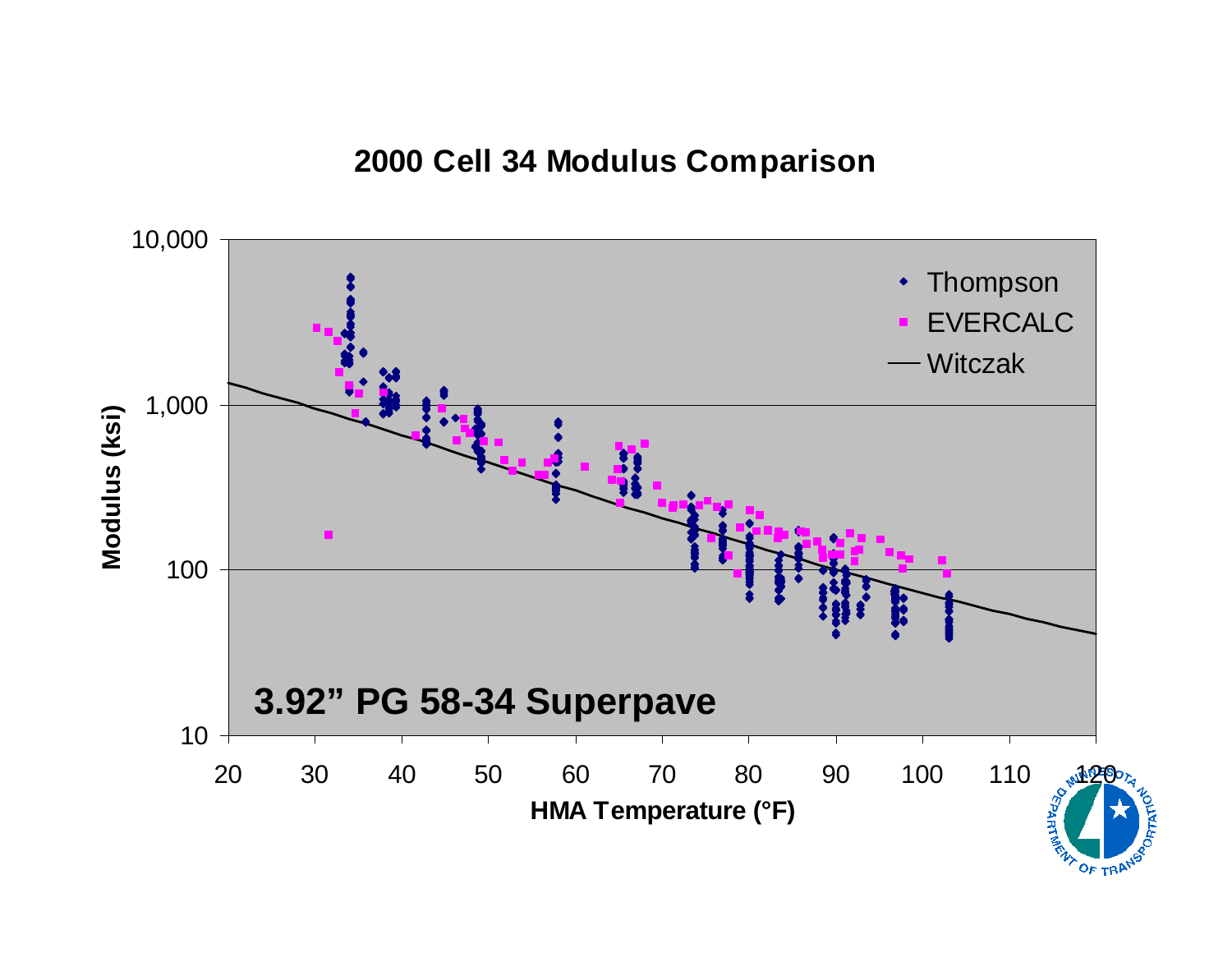### **2000 Cell 35 Modulus Comparison**

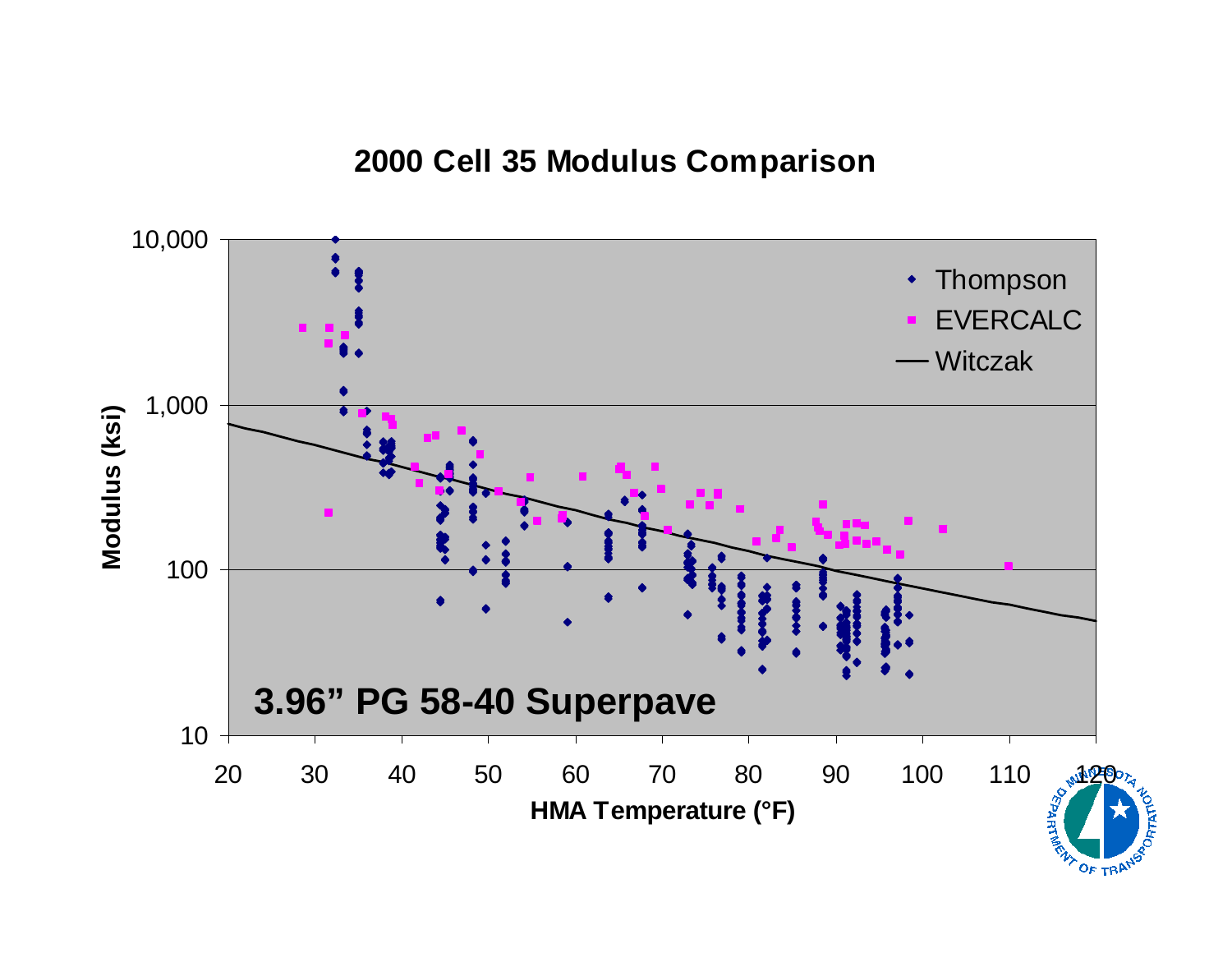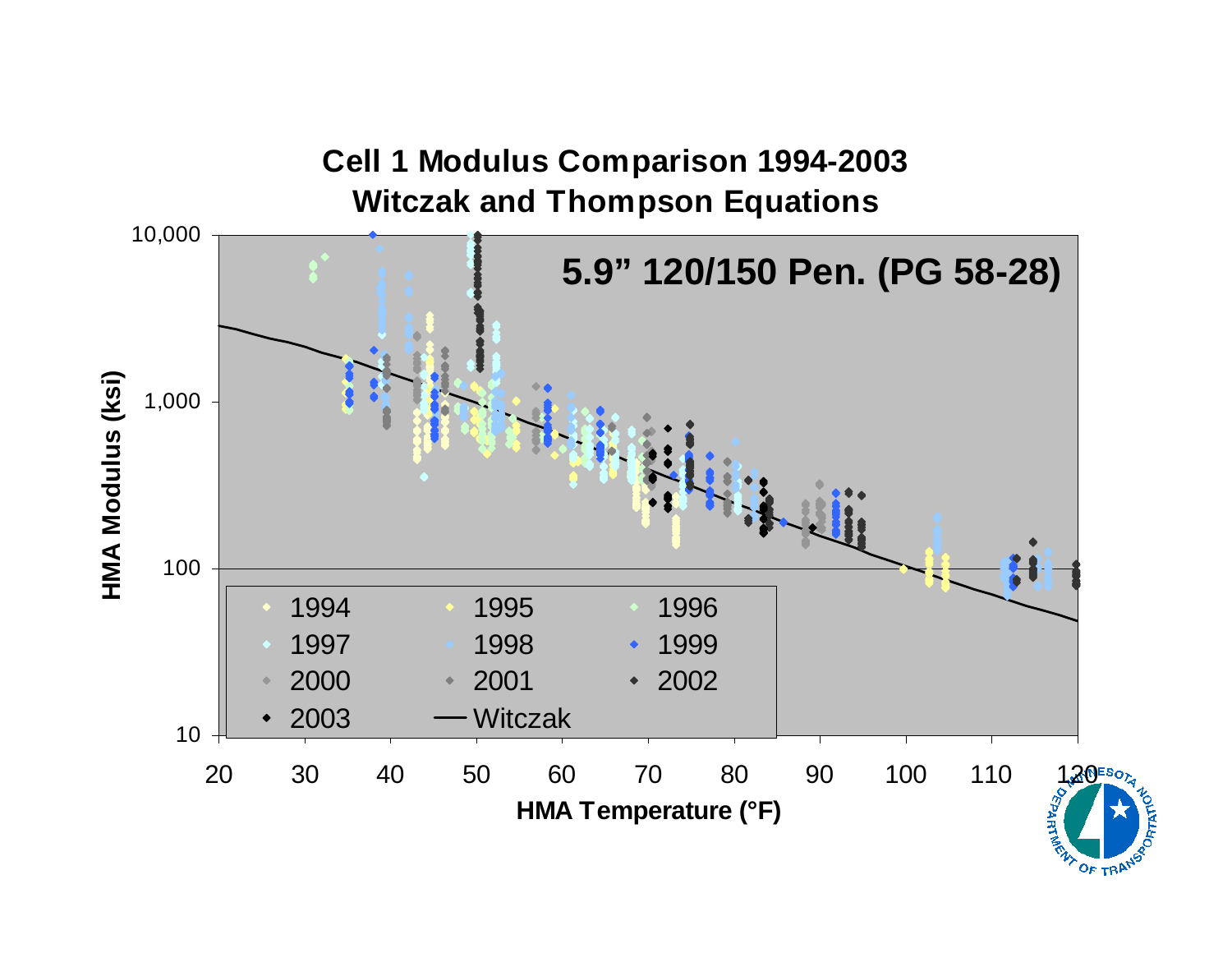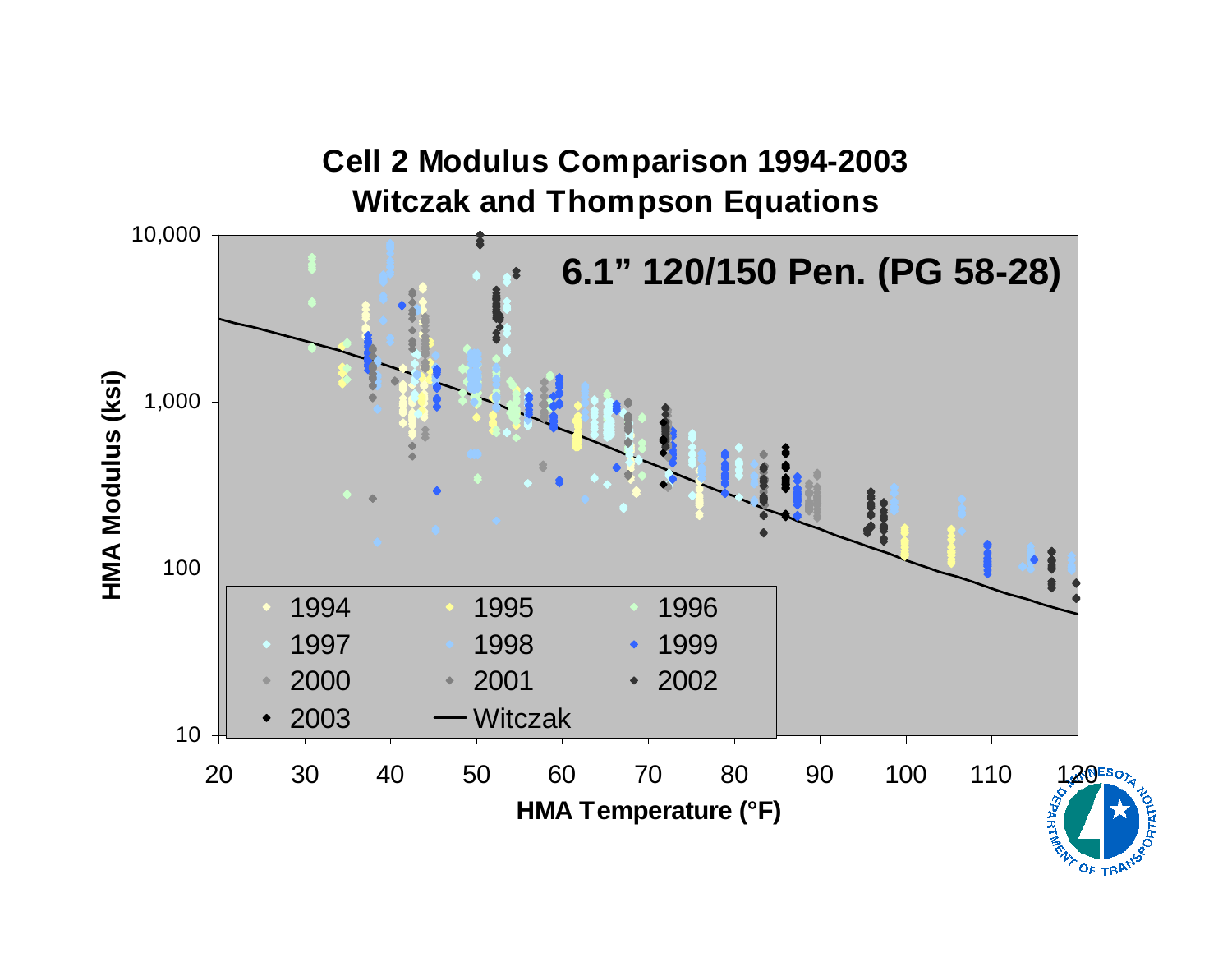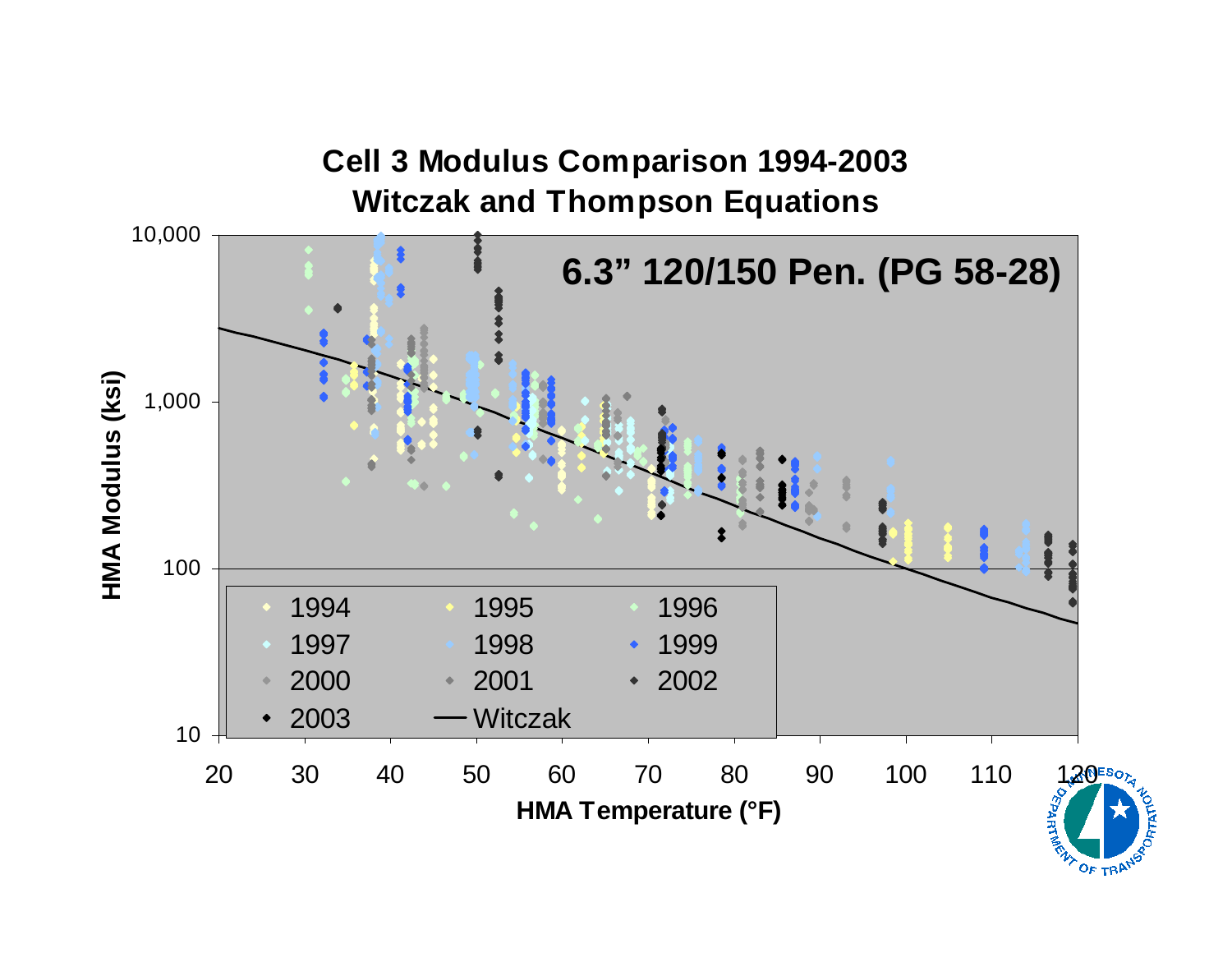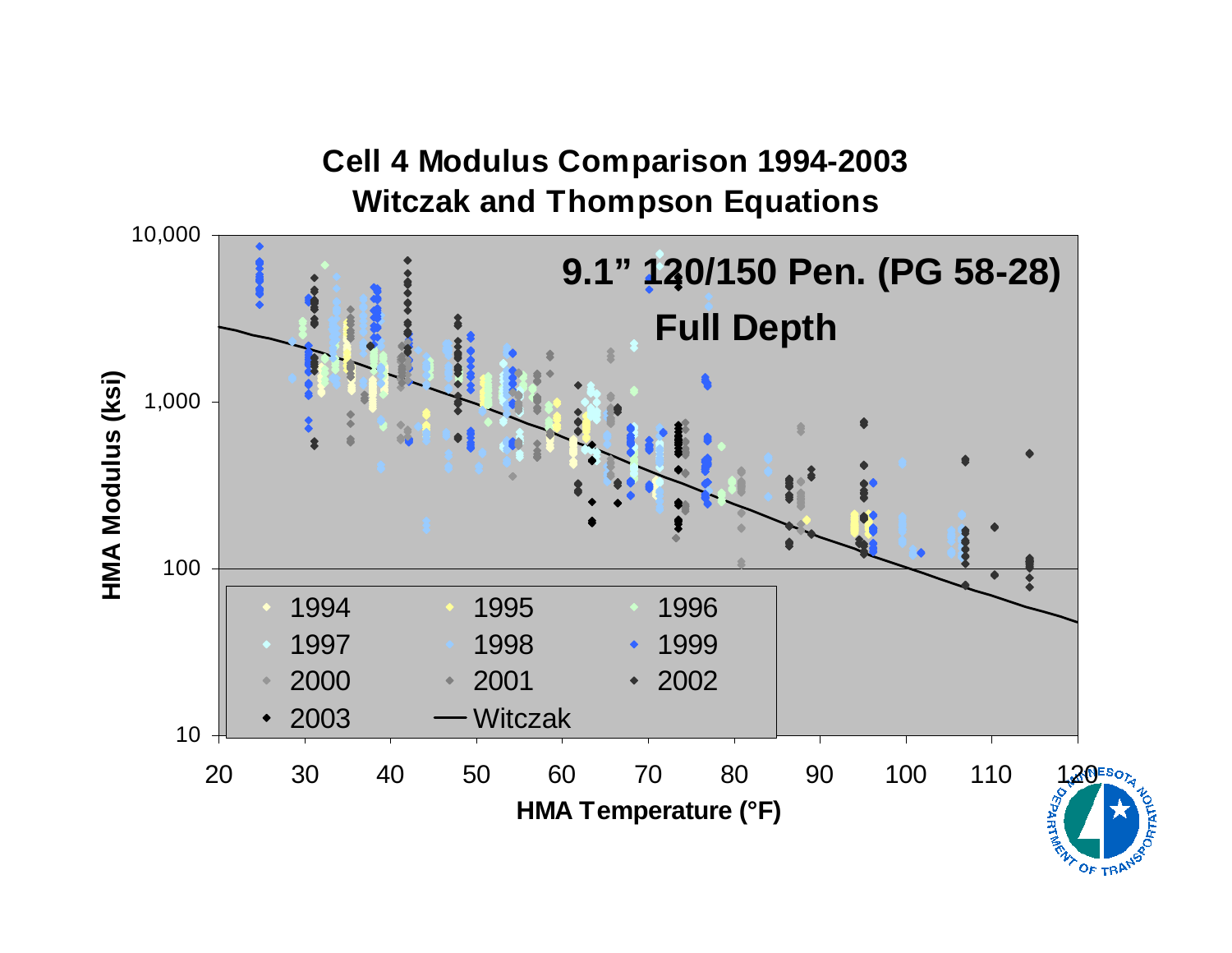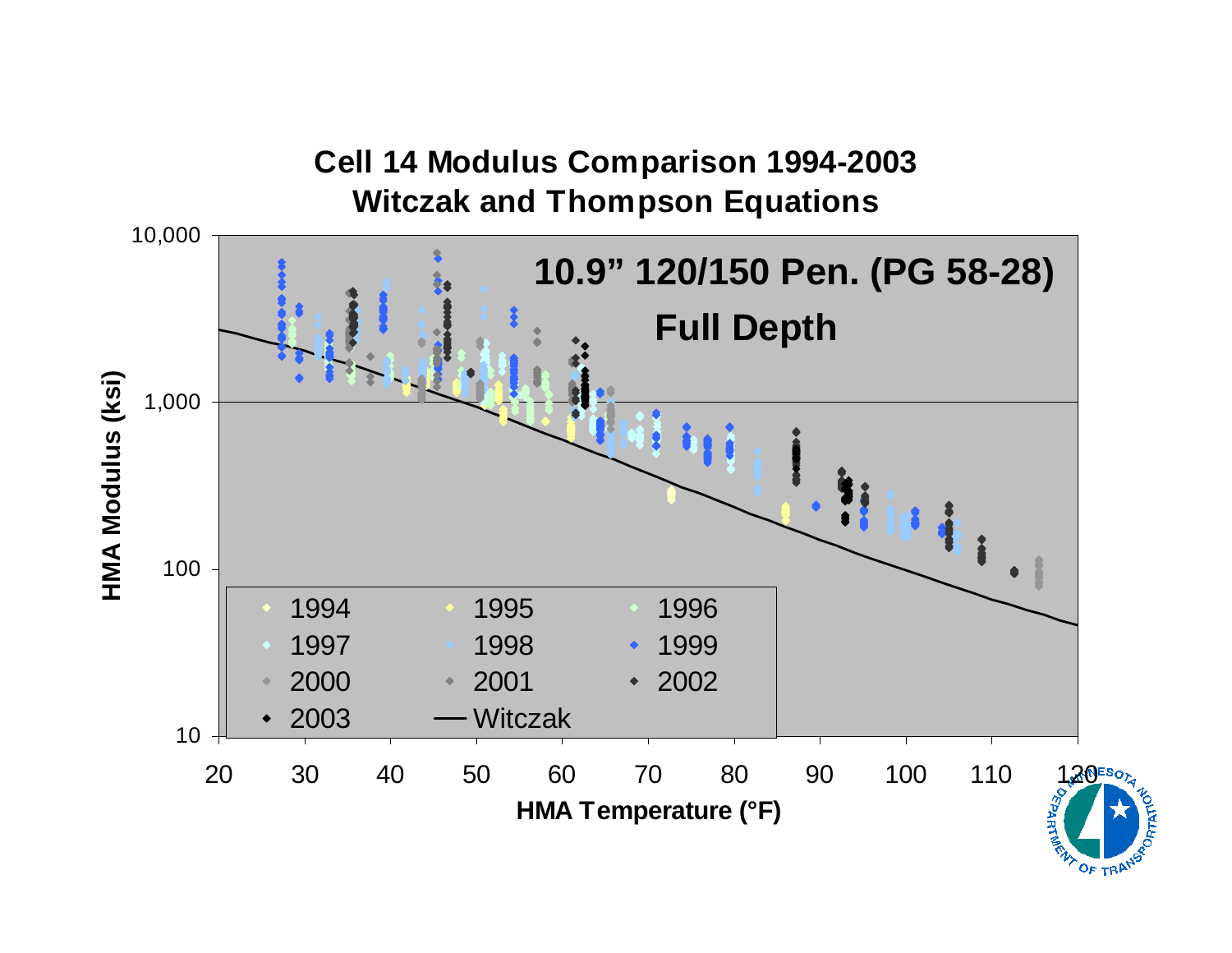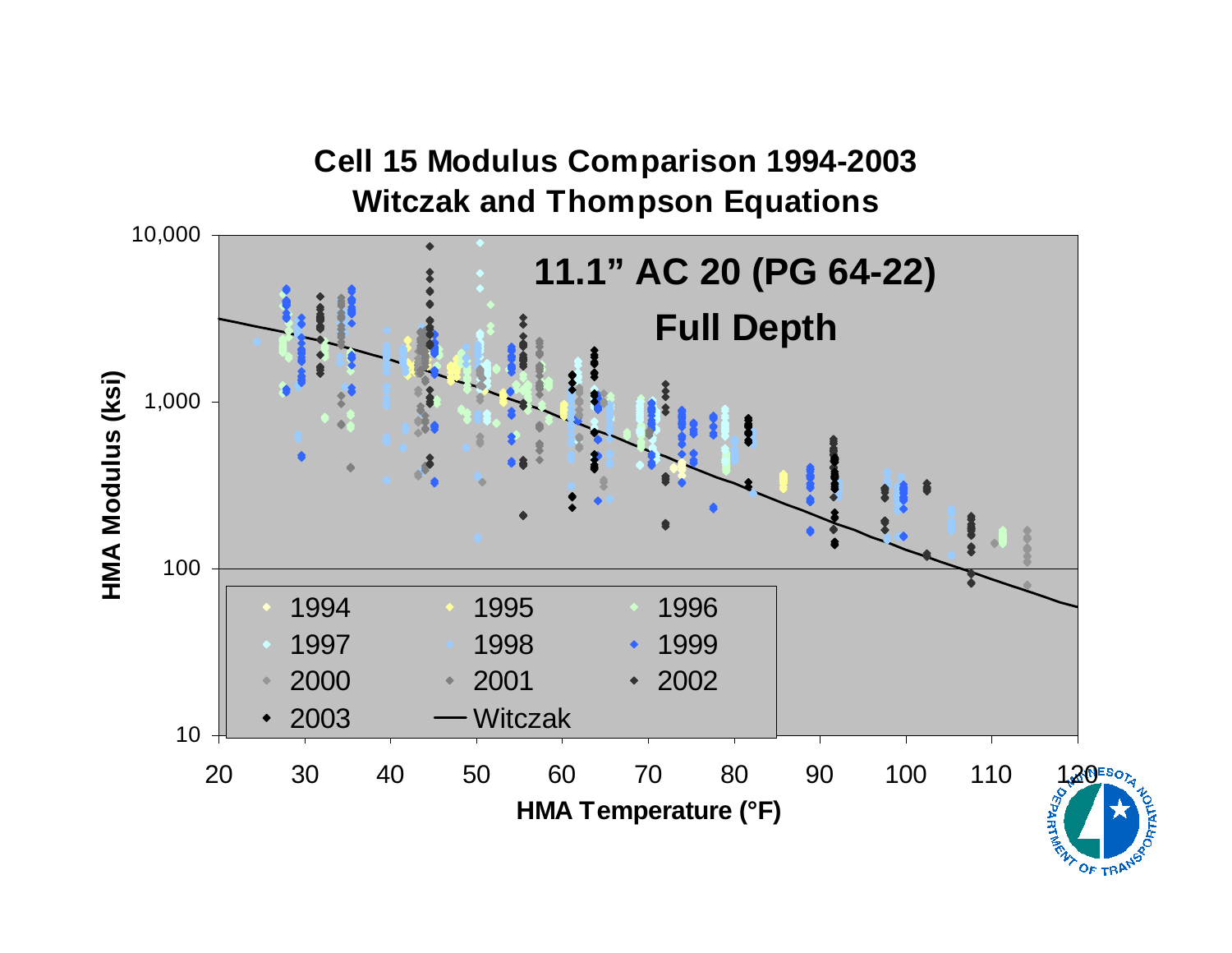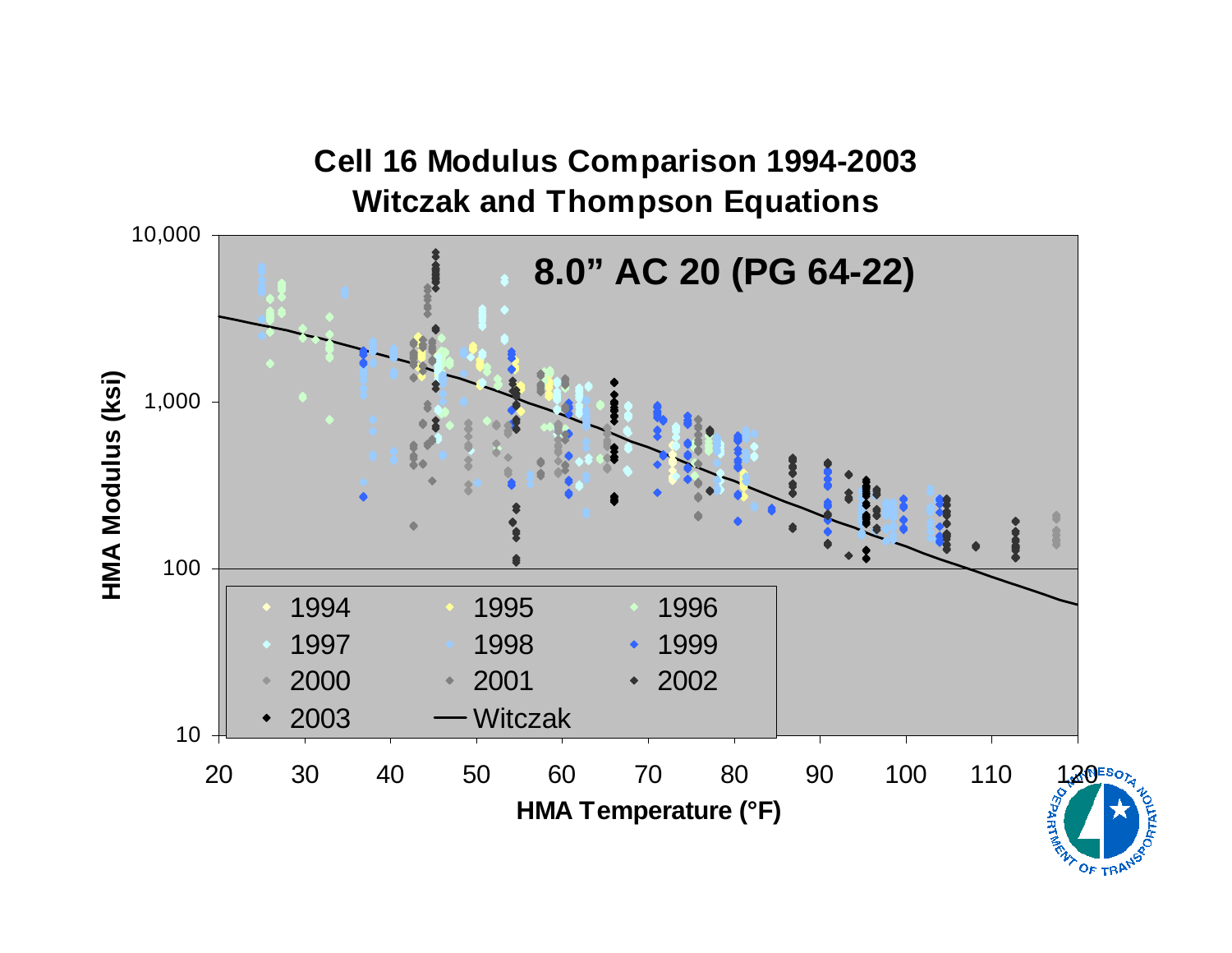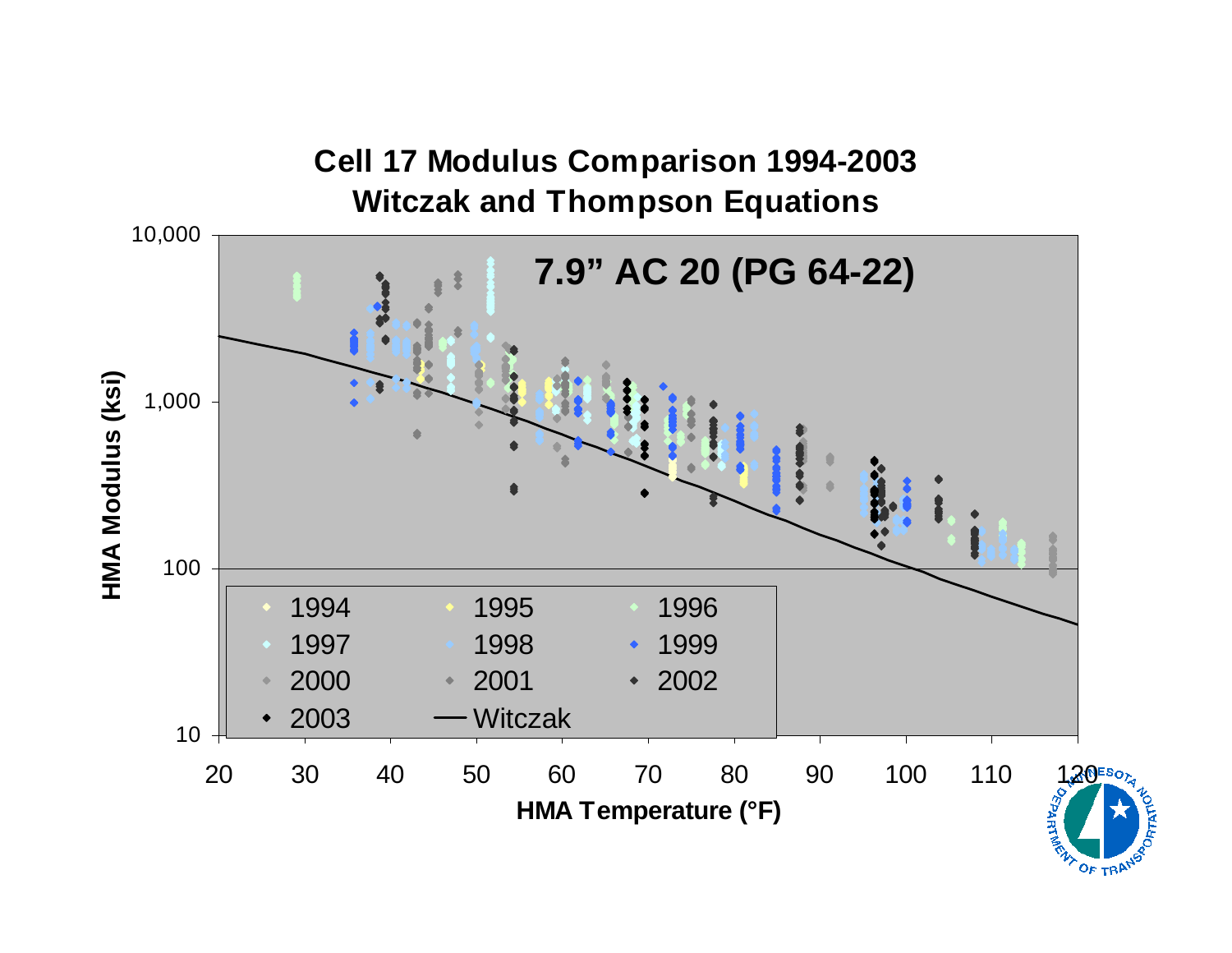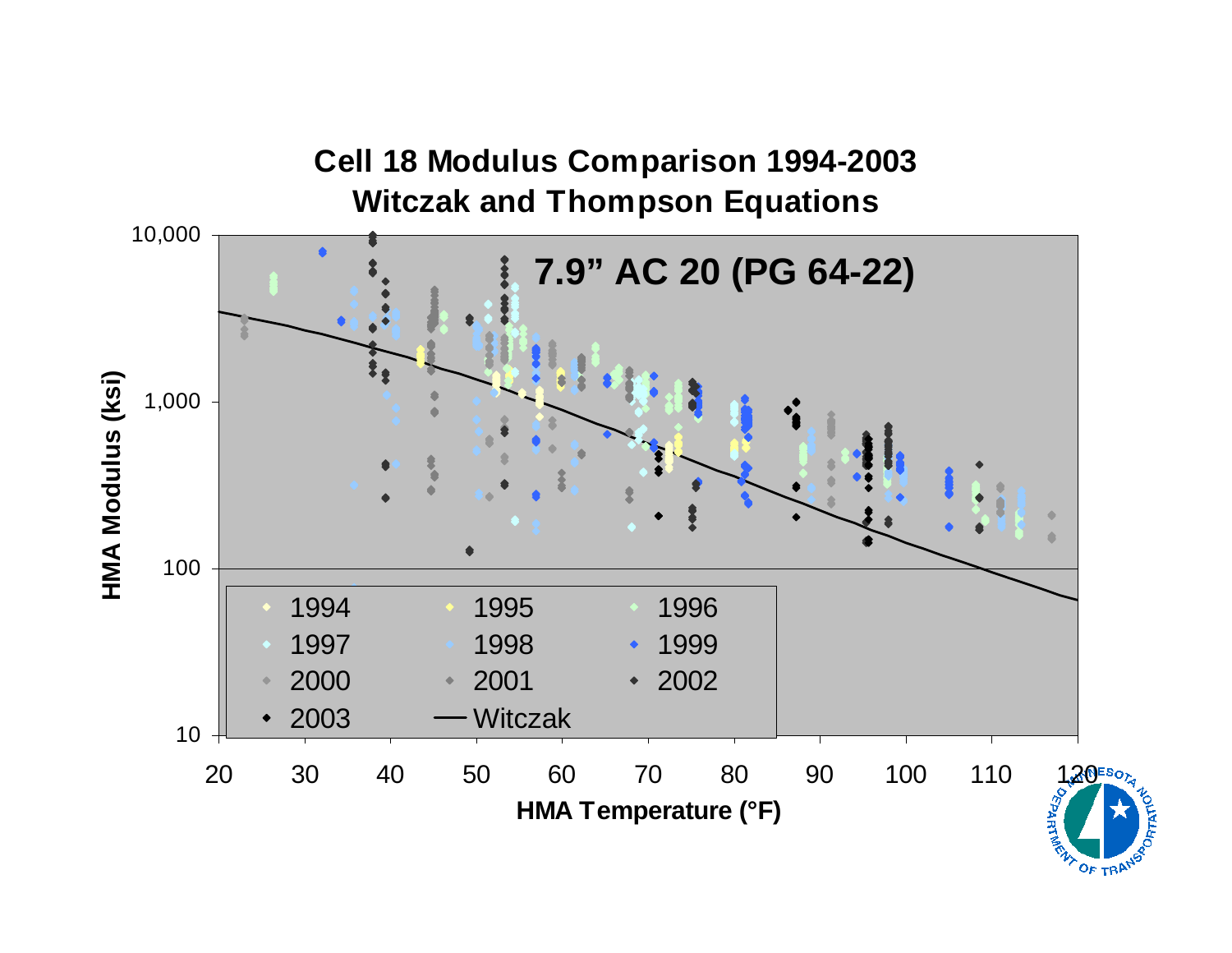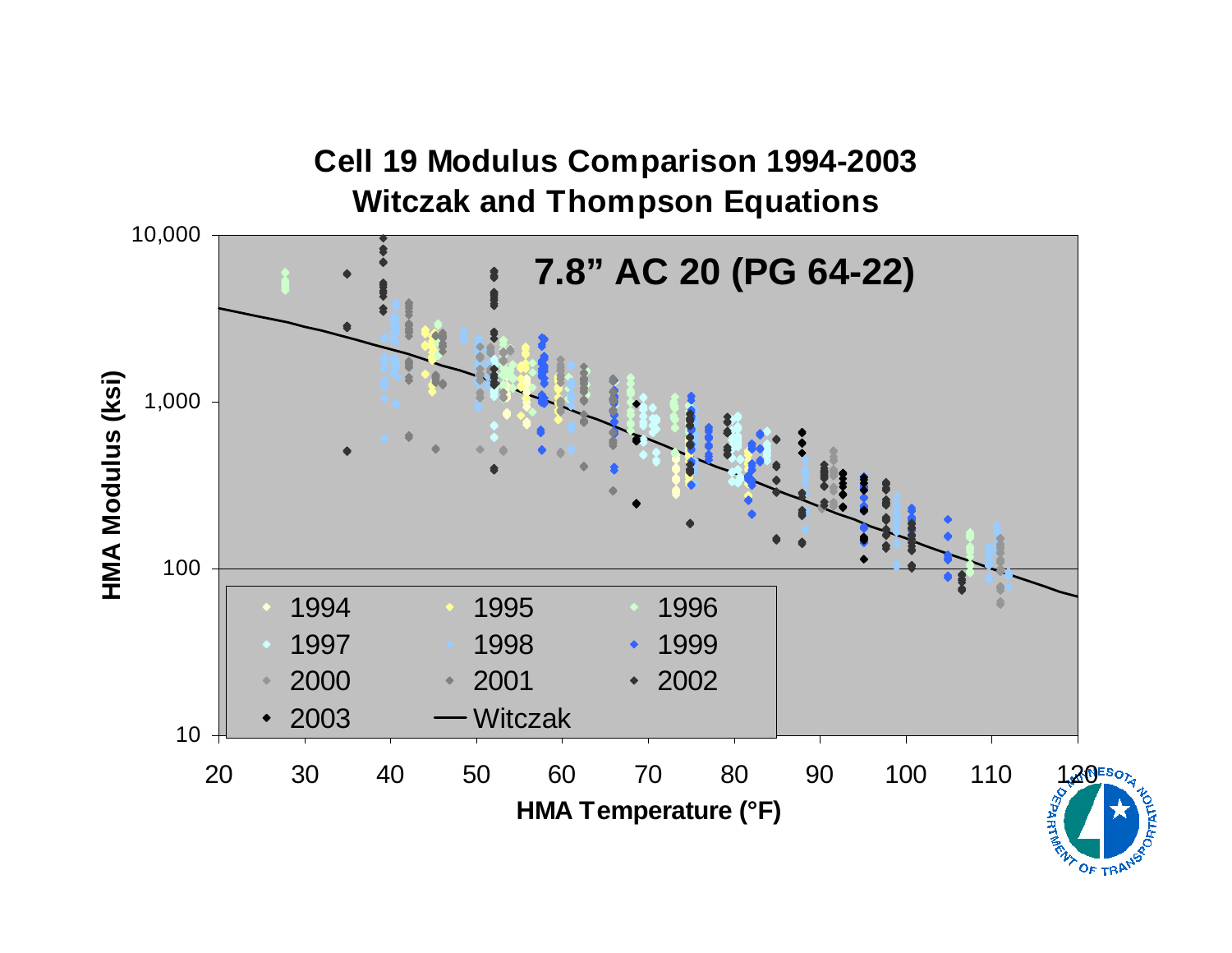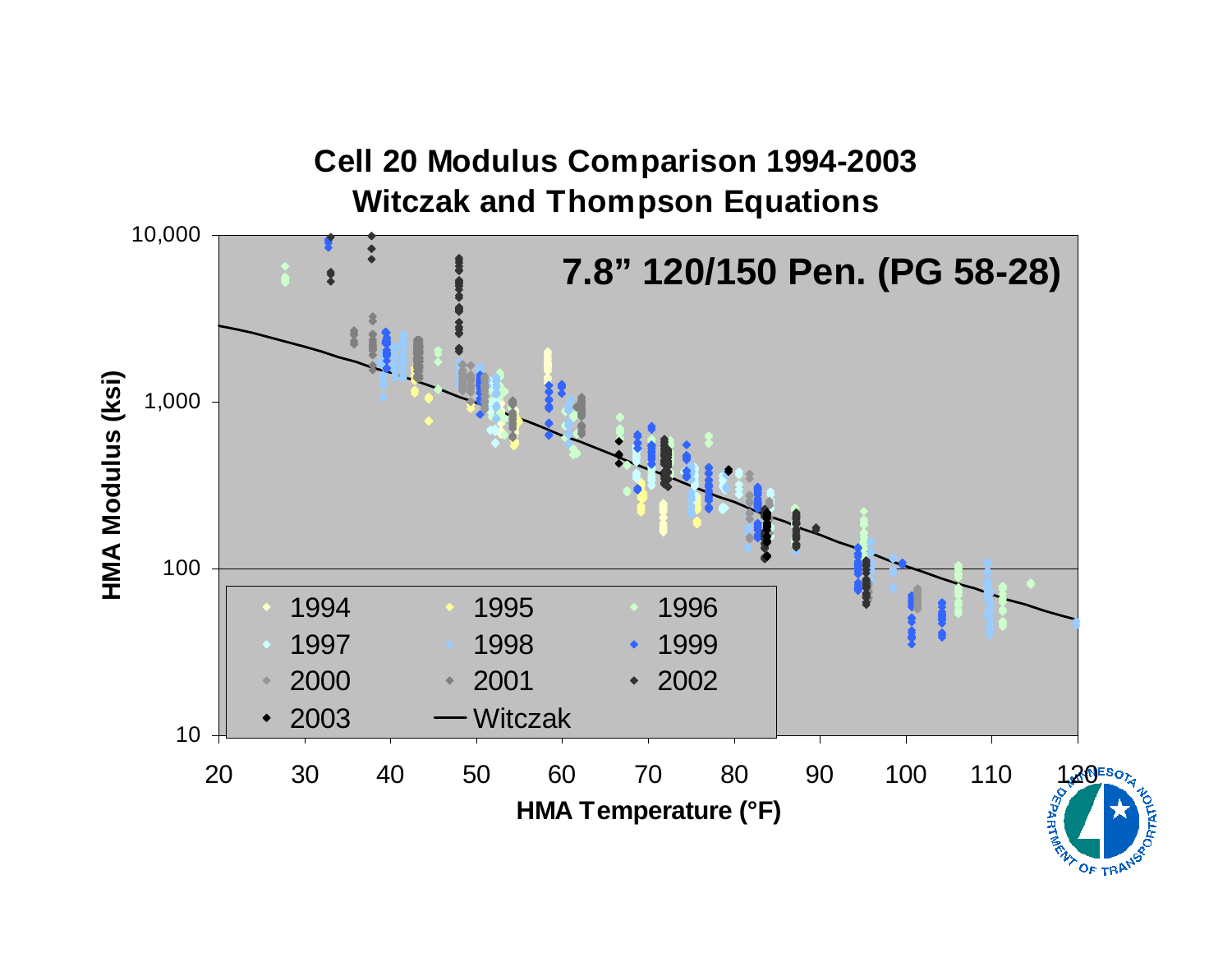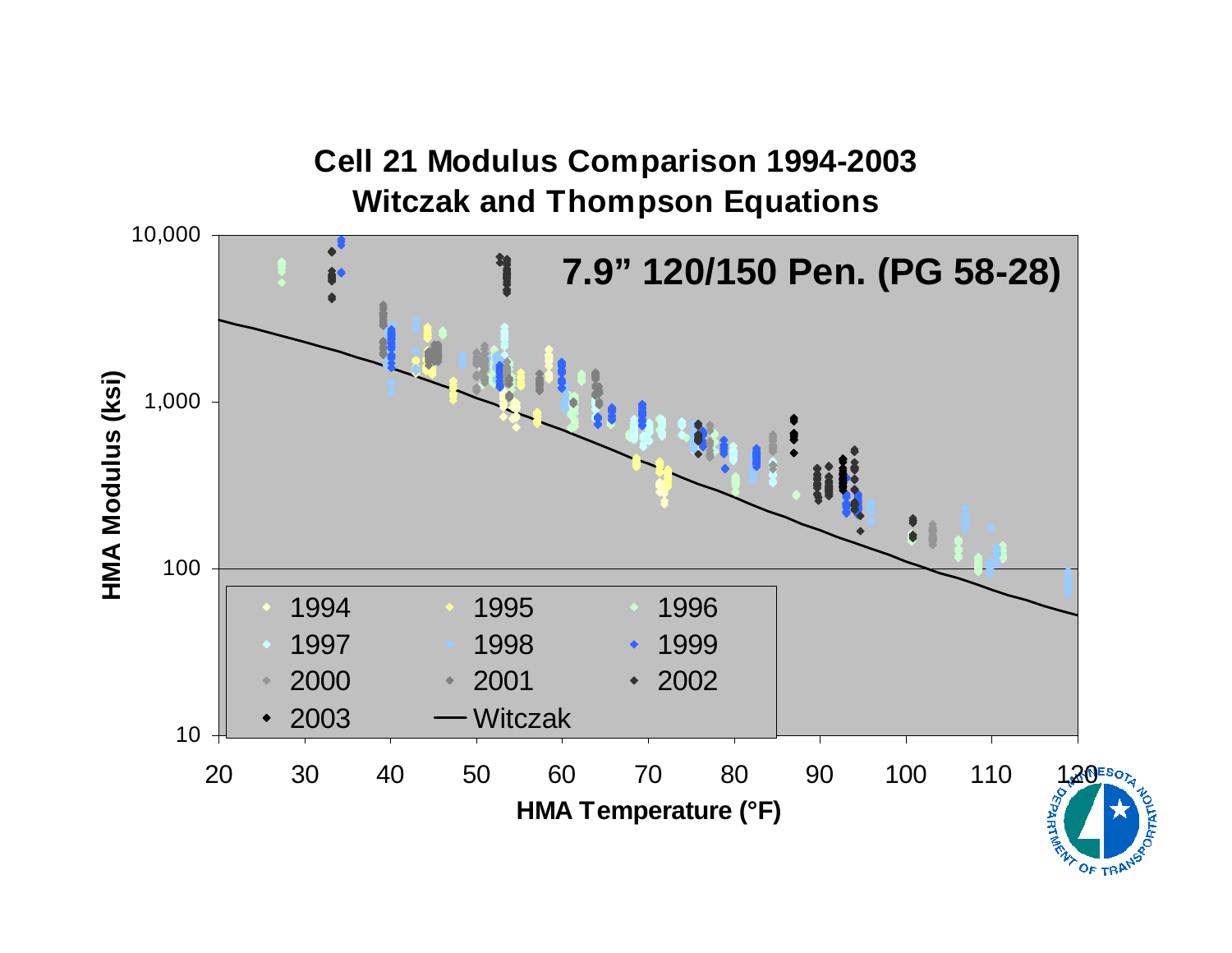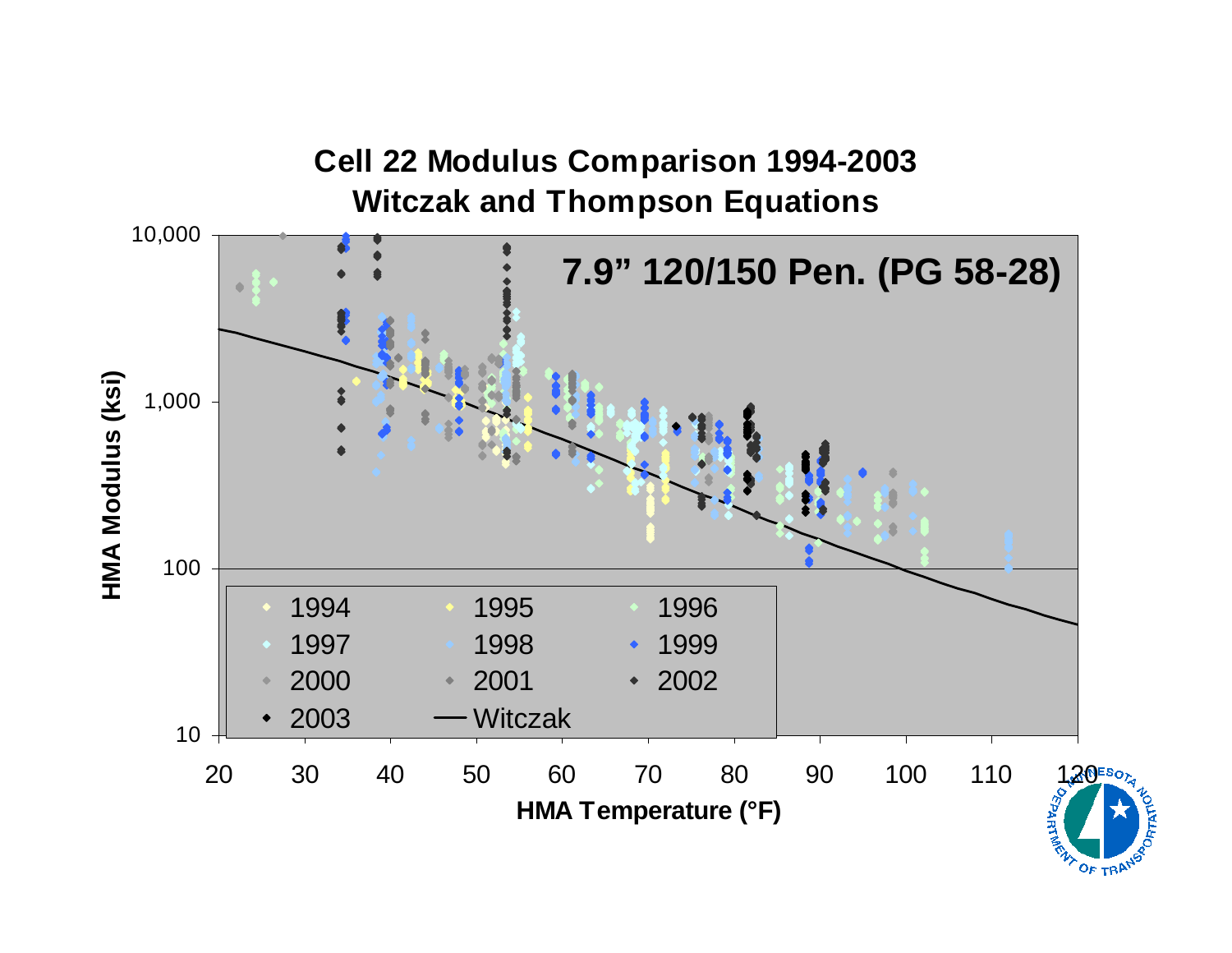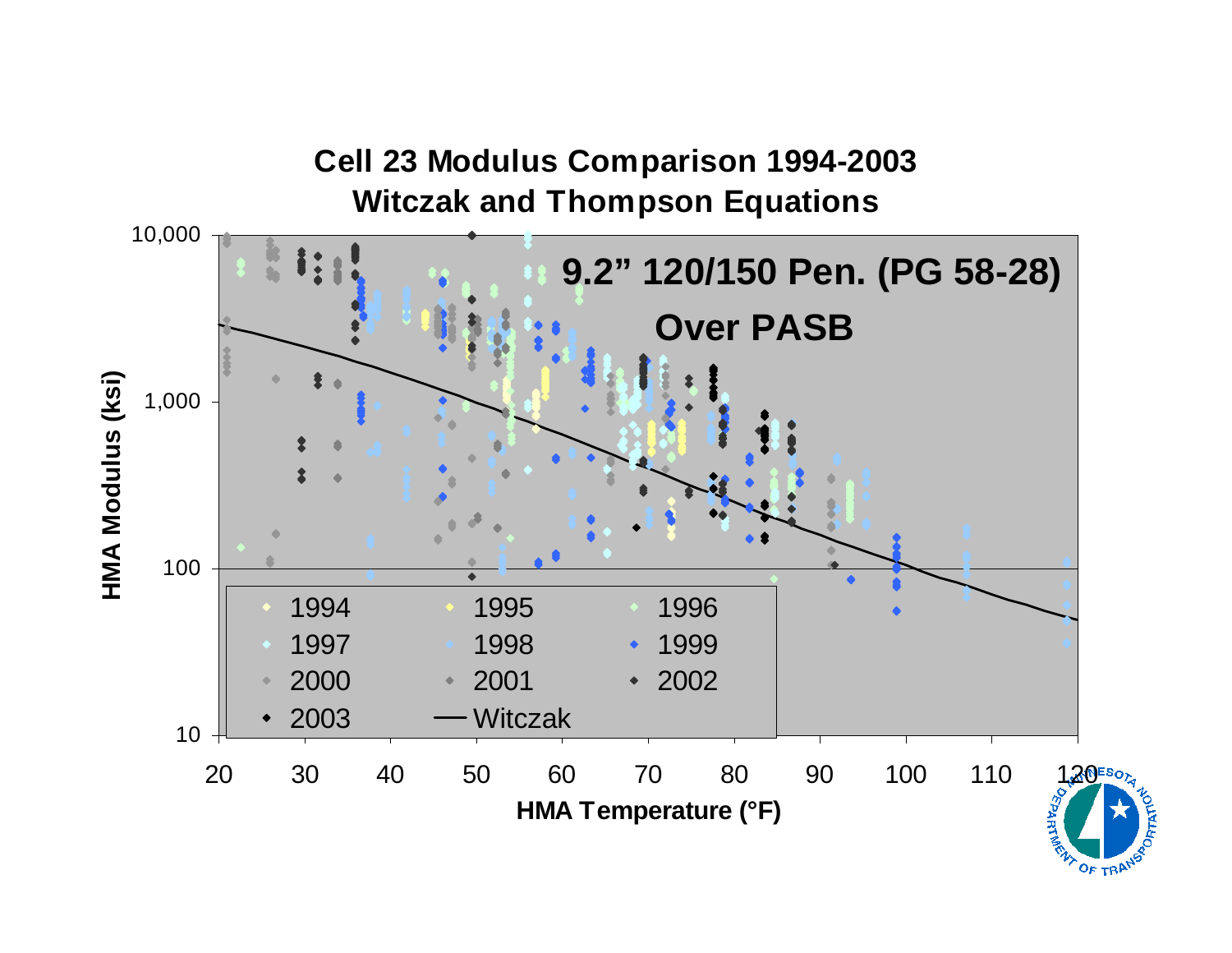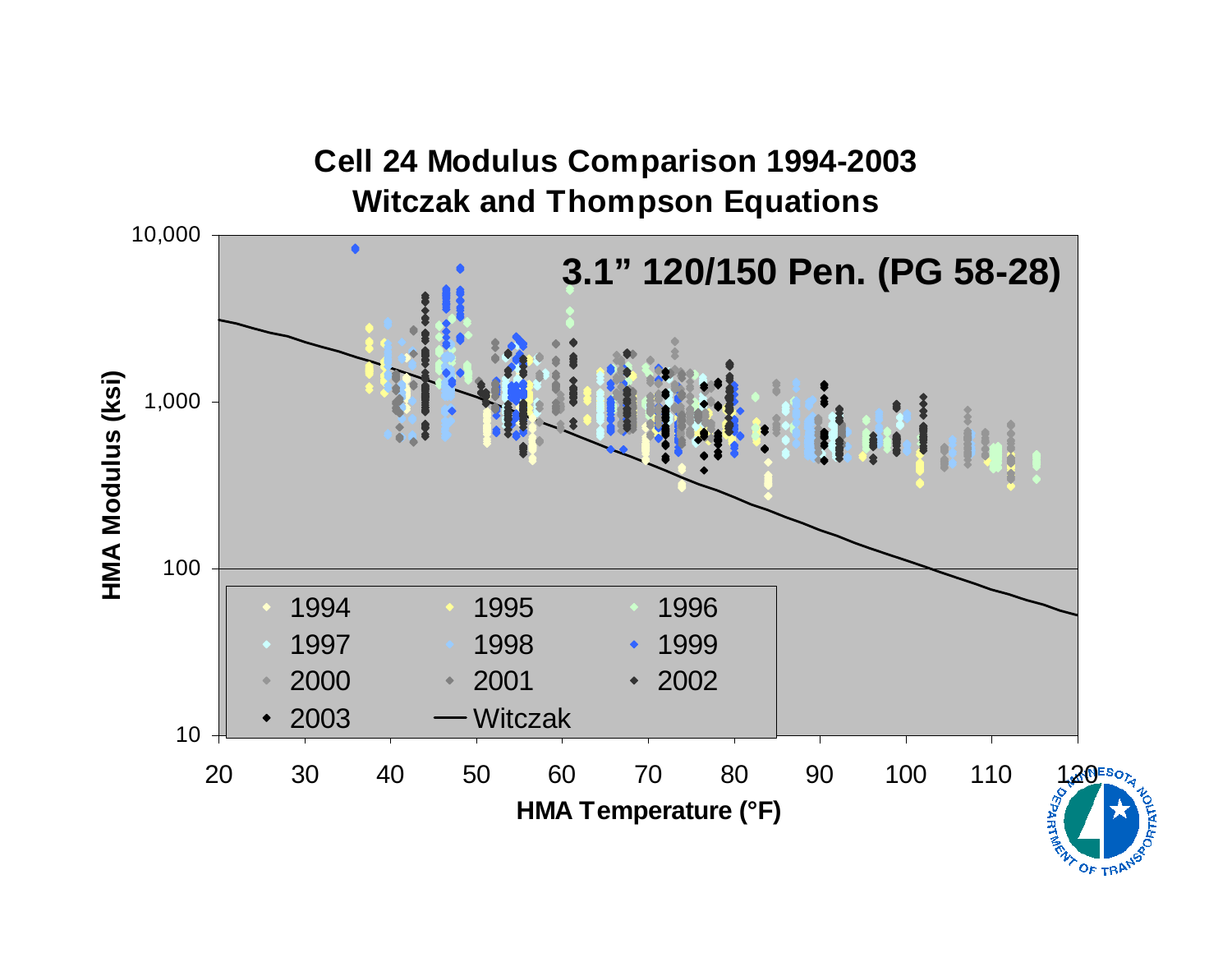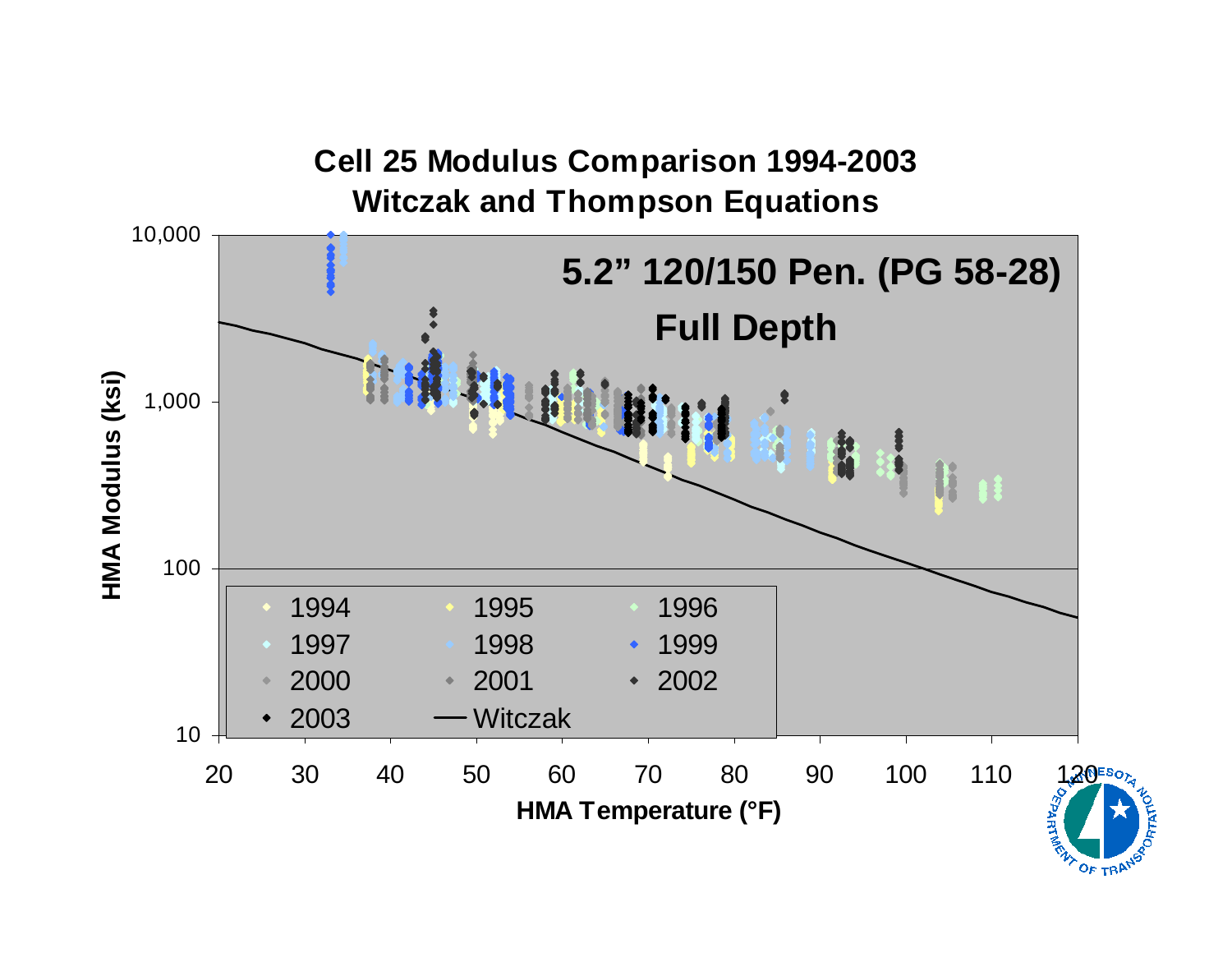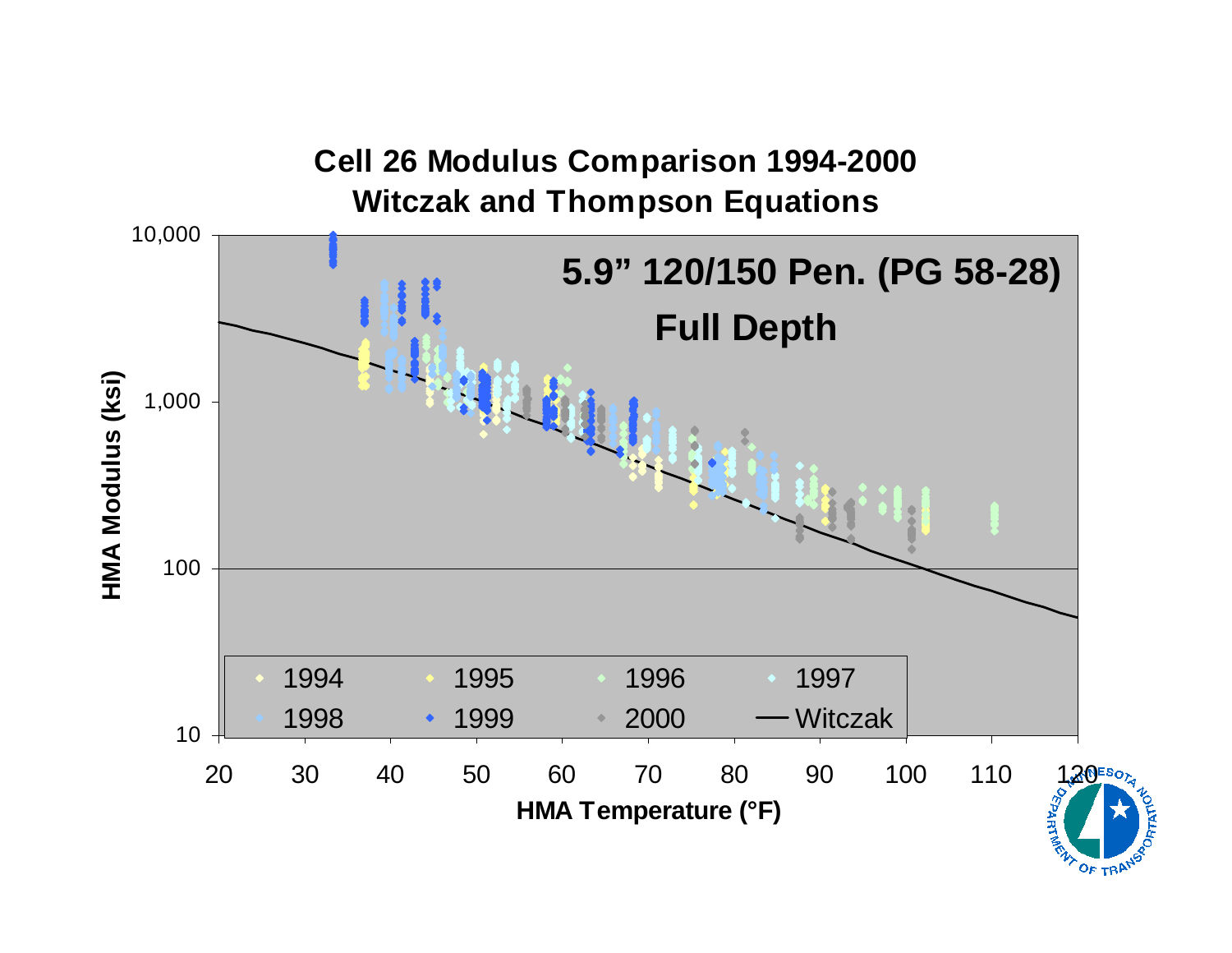### **Cell 27 Modulus Comparison 1994-1999 Witczak and Thompson Equations** 10,000 **3.3" 120/150 Pen. (PG 58-28)**HMA Modulus (ksi) **HMA Modulus (ksi)** 1,000 1001995 1996 1997 1998 1999 Witczak 199410 20 30 40 50 60 70 80 90 100 110 120 **HMA Temperature (°F)**

**RAY OF TRANS**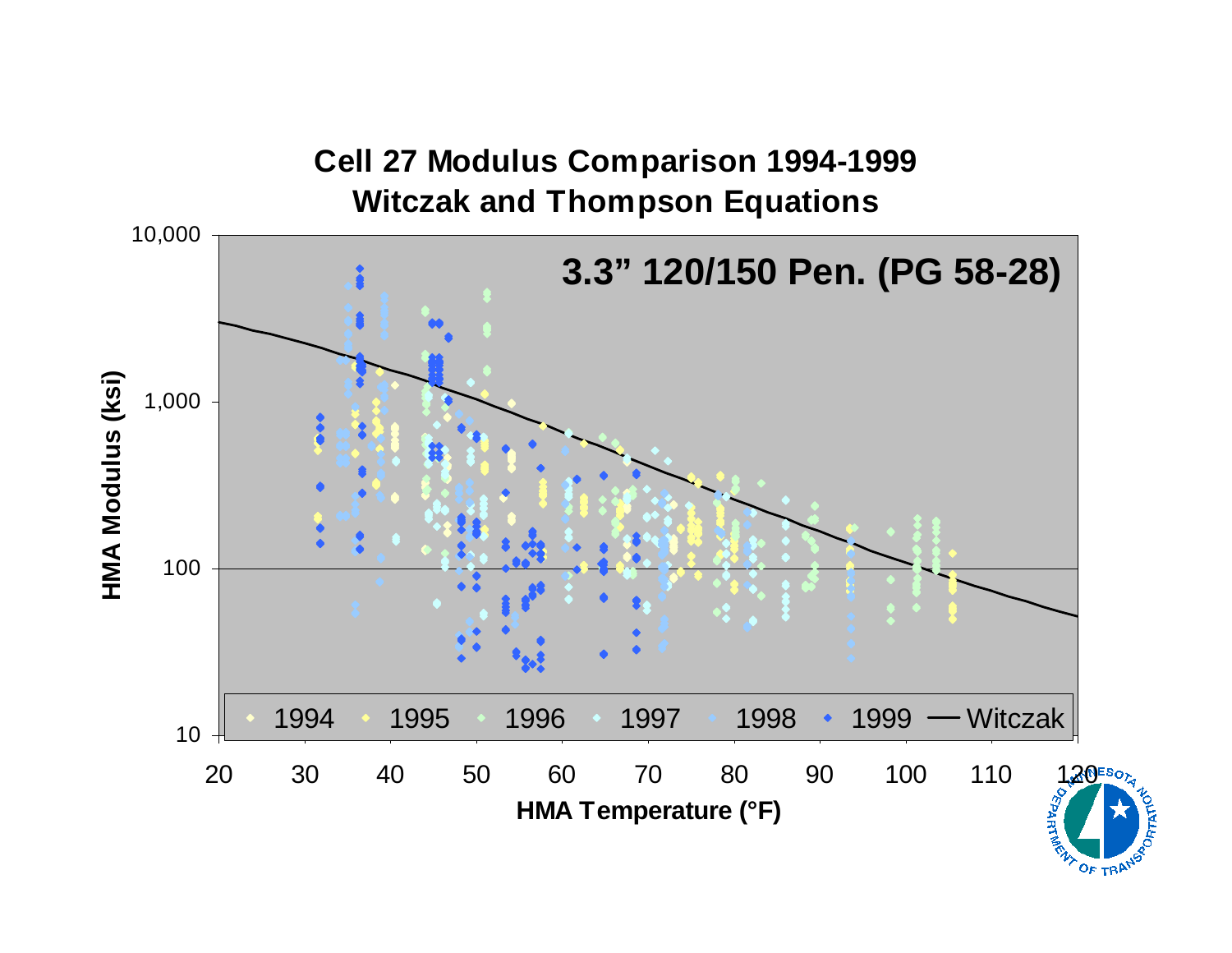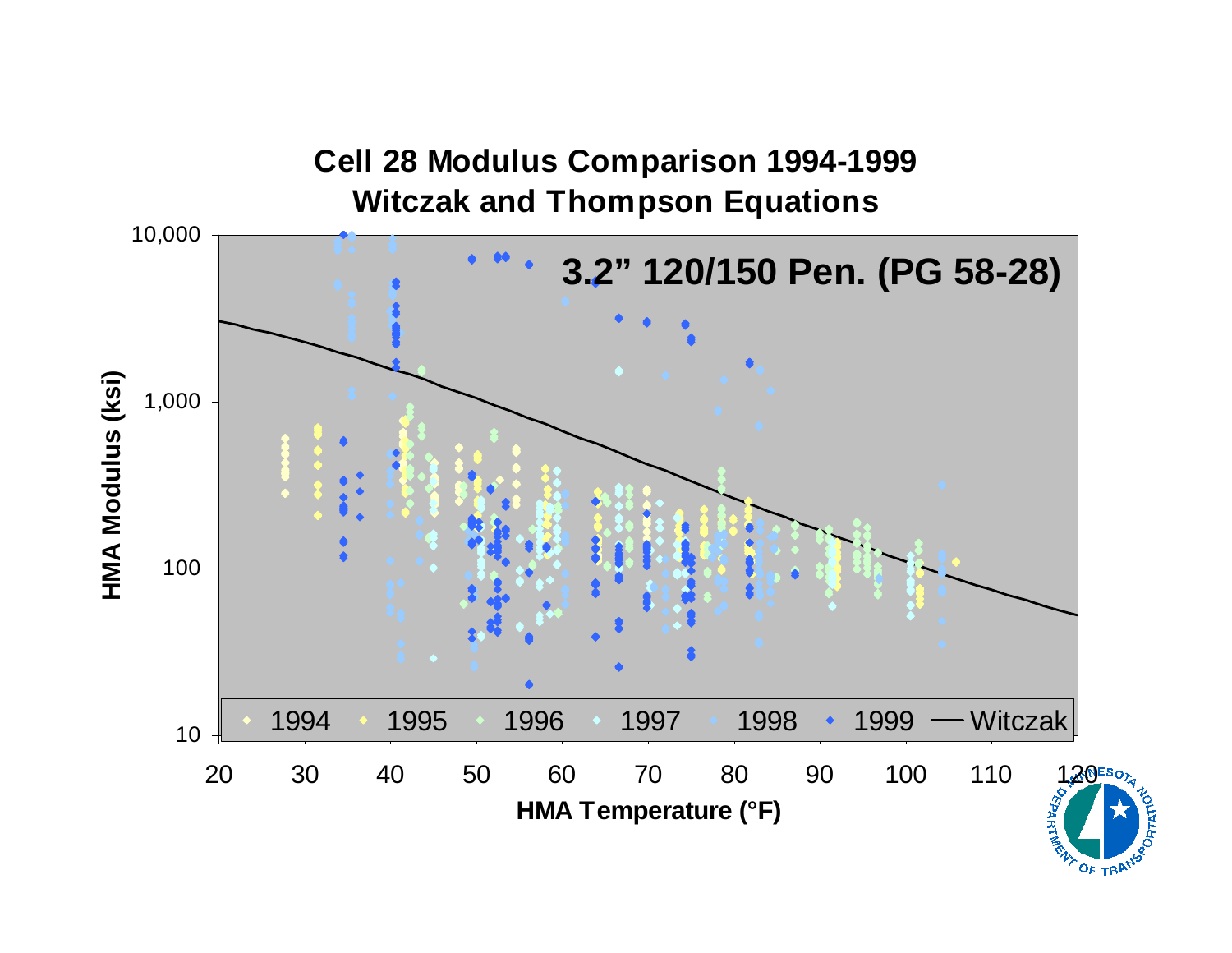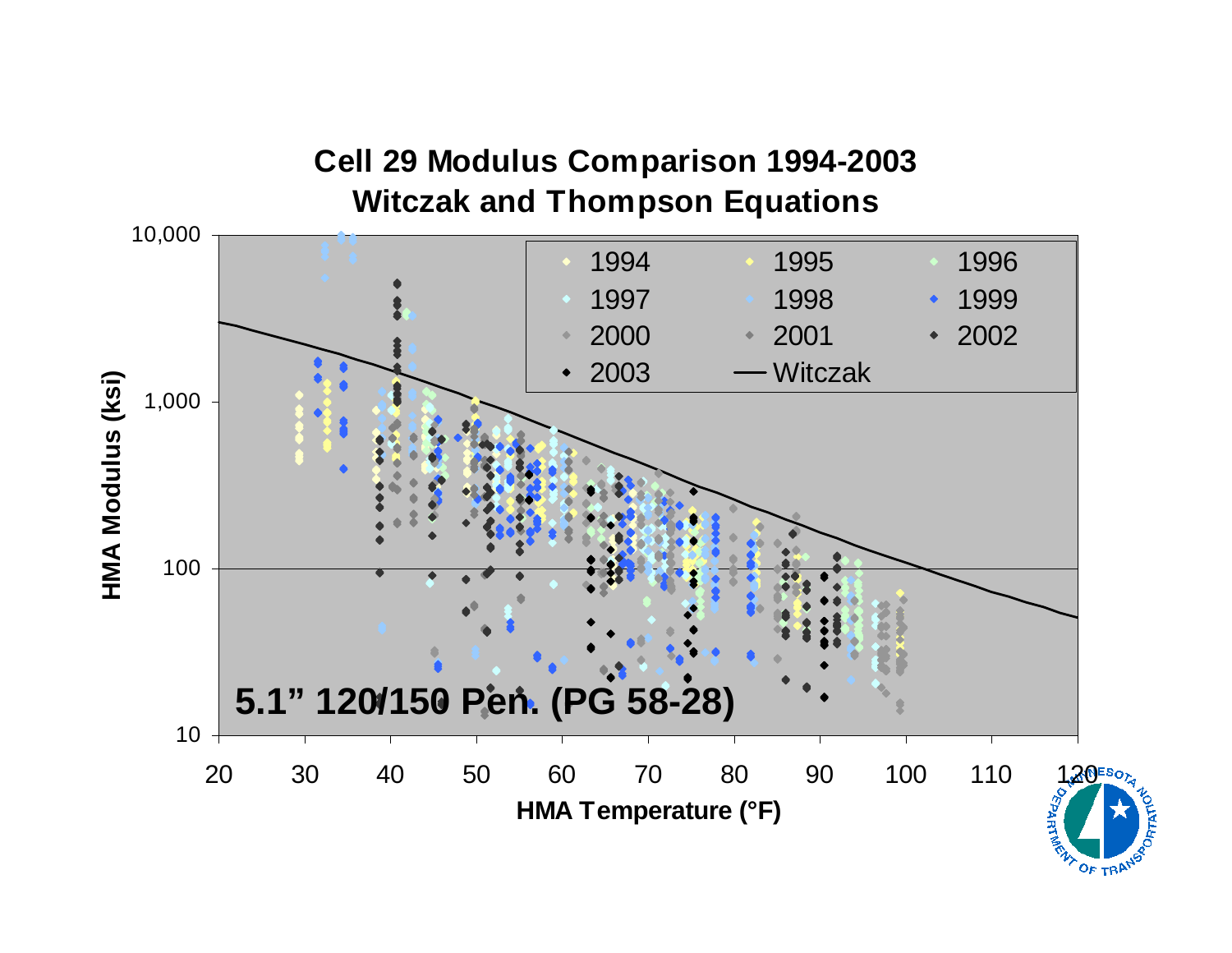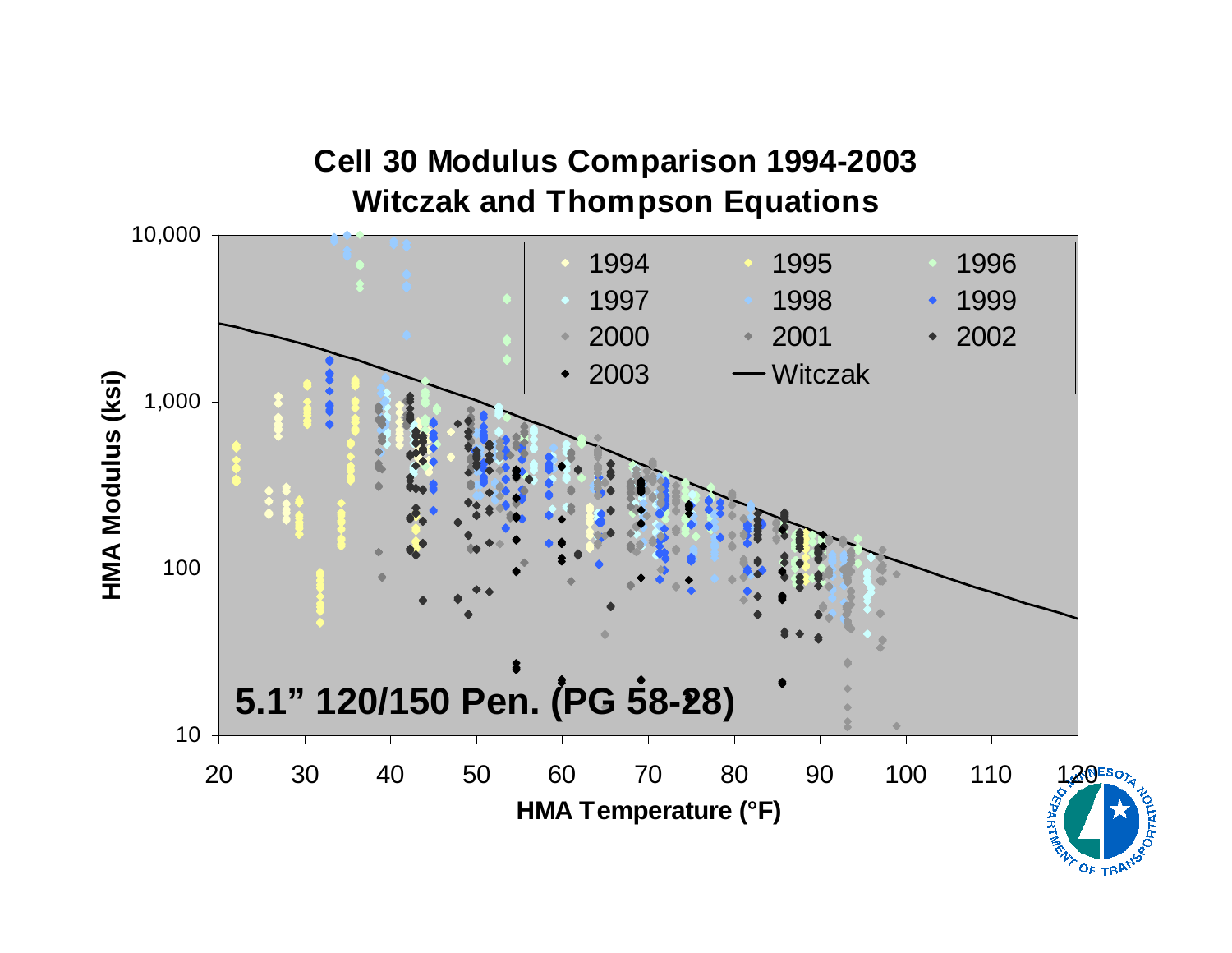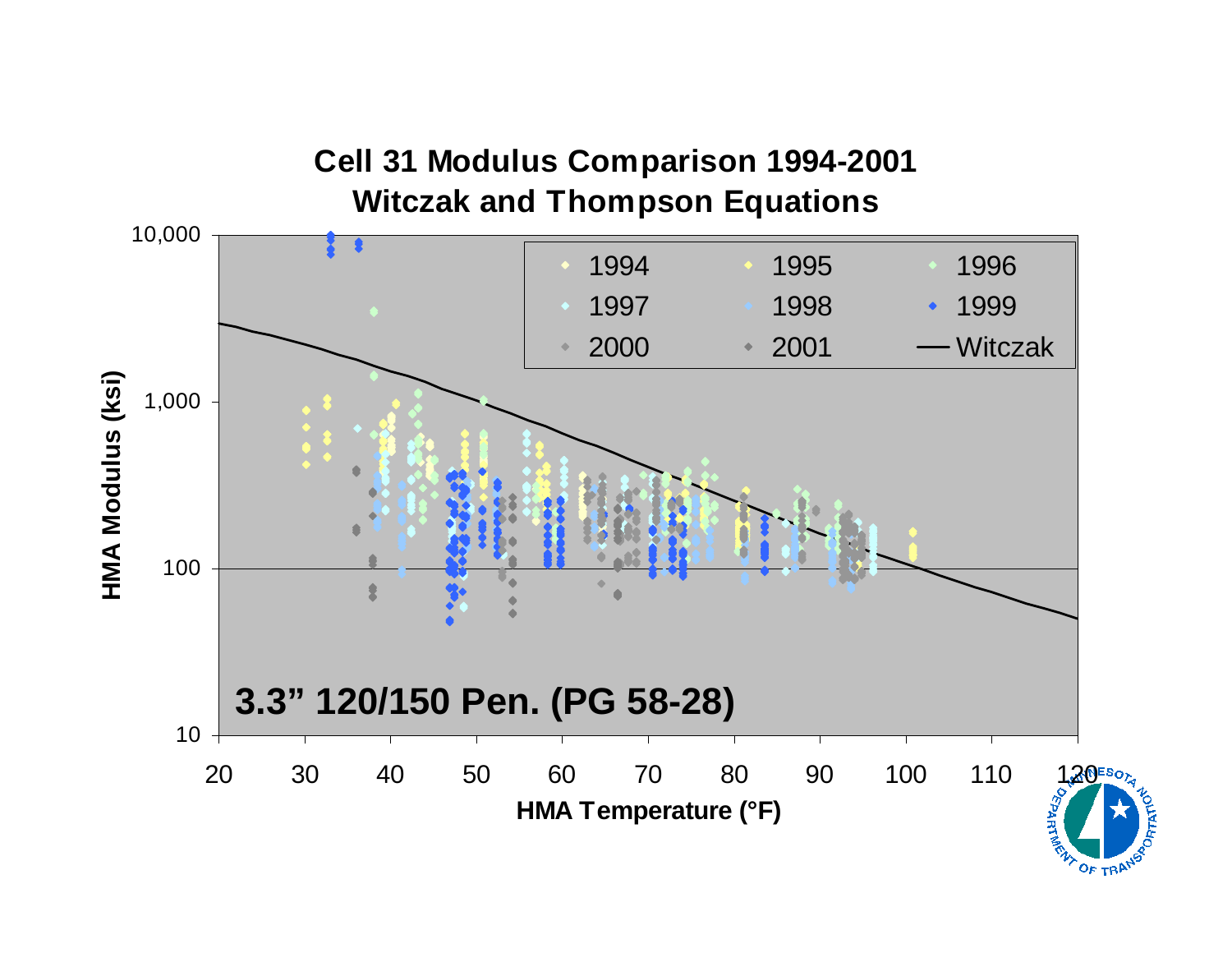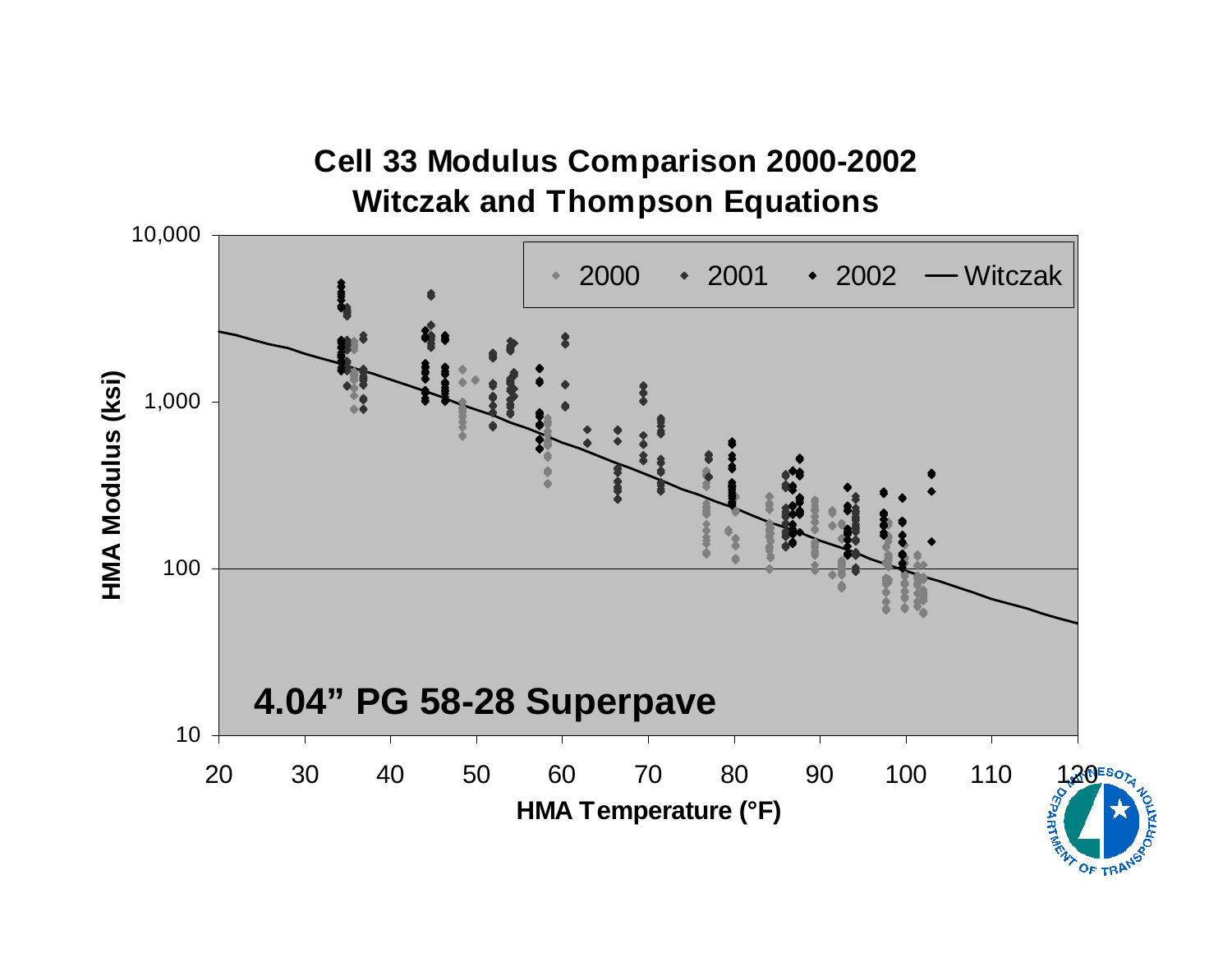